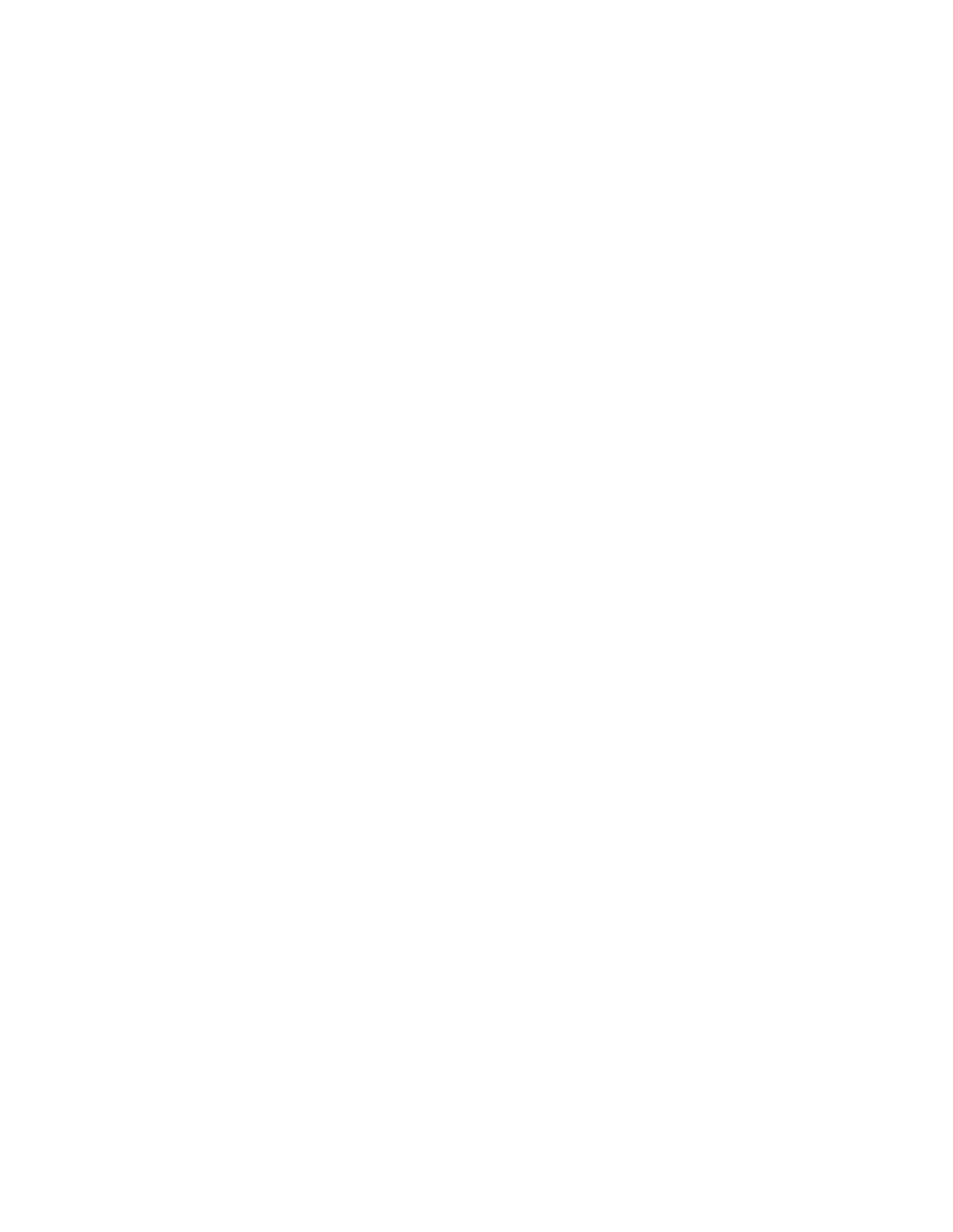#### **HILL, Chief Justice.**

[¶1] Appellant, John Franklin Spencer (Spencer), challenges the district court's decision to impose a sentence that was meted out so as to be served consecutive to a sentence previously imposed in federal court, but concurrent with a sentence that was previously imposed by another Natrona County district judge. The sentence previously imposed in Natrona County was imposed in such a manner so as to be concurrent with the federal sentence. Spencer entered a plea of guilty pursuant to a plea bargain wherein the prosecutor agreed that the sentence in this case would be concurrent, and of the same duration, as the other Natrona County sentence. No mention was made of the status of the federal case; indeed, the existence of the federal sentence was not broached with the district court until the day of sentencing. Spencer contends that the prosecutor breached the plea bargain, that the sentence imposed is illogical and, perhaps, illegal (in theory it must be served twice), and that the sentence was otherwise improper. We will reverse and remand with directions that the district court impose a sentence consistent with the plea agreement (i.e., the sentence in this case must be concurrent with, and of the same duration, as Spencer's other state sentence, but not consecutive to his federal sentence), or permit Spencer to withdraw his guilty plea.

#### *ISSUES*

[¶2] Spencer raises these issues:

I. Whether [Spencer] received an illegal sentence when the district court ordered that his sentence run concurrently and consecutively in a manner which has [Spencer] serving his sentence twice.

II. Whether [Spencer] is entitled to specific performance on his plea agreement or in the alternative whether he should be allowed to withdraw his guilty plea.

The State rephrases the issues thus:

I. Did the trial court exceed its authority when it made [Spencer's] sentence in this case concurrent to another state sentence but consecutive to his federal sentence; and does the trial court's sentencing order require [Spencer] to serve the same sentence twice, in violation of the Double Jeopardy Clause?

II. Did the prosecutor violate the plea agreement by recommending that [Spencer's] sentence in this case be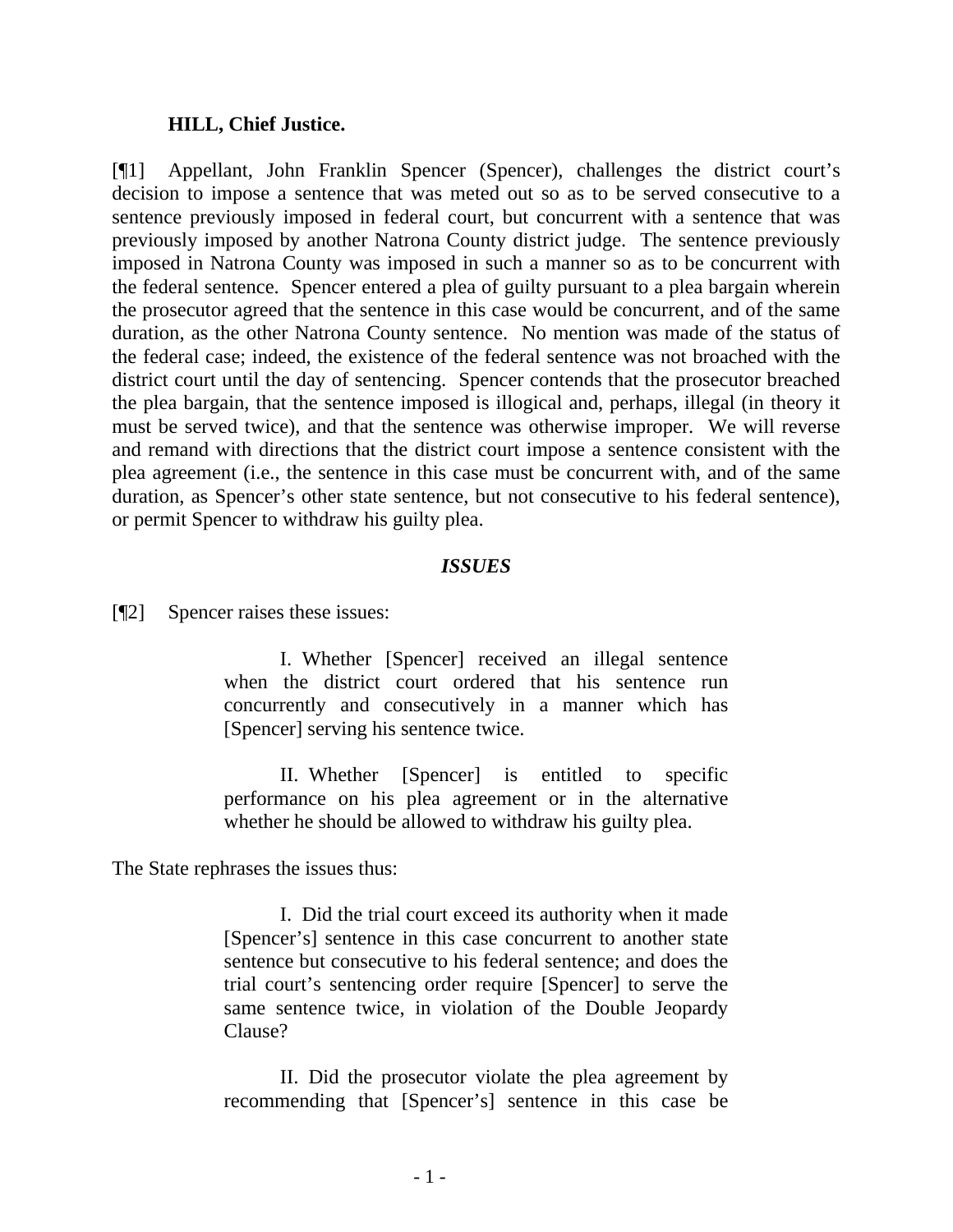concurrent to another state sentence but consecutive to his federal sentence?

# **FACTS AND PROCEEDINGS**

[¶3] Spencer was arrested on February 27, 2003, and charged with violating Wyo. Stat. Ann. § 6-3-403 (LexisNexis 2005) (receiving and disposing of stolen property). He appeared for arraignment on April 8, 2003, at which time he entered pleas of not guilty.

[¶4] A change of plea hearing was held on August 28, 2003. At that hearing, the district court asked Spencer's counsel if Spencer was going to change his plea. Defense counsel replied:

> Yes. Well, Your Honor, the plea agreement is that Mr. Spencer will plead guilty to the receiving stolen property count, and I'm not positive which number. I believe it's the first case. Mr. Schafer has those enumerated.

> The second case would be dismissed. But as part of this plea agreement, Mr. Spencer will also plead guilty to a charge in front of Judge Park. The conditions of the plea are that these are cold pleas. The only thing is that they will run concurrent between cases in front of both Courts.

[¶5] The prosecutor enlarged on that somewhat:

Yes, Your Honor. In case number 15834-B, the defendant will be pleading guilty and providing a factual basis to the count of receiving and concealing stolen property. And in this file, 15848-B, the State will be moving to dismiss in exchange for Mr. Spencer's plea of guilty to the other charge as I indicated.

And in Judge Park's file, Your Honor, it's case number 15878, we have a plea disposition in which defendant would plead guilty to Count II, III, and IV and Counts I and V will be dismissed. We've agreed that all counts will run concurrent and that after the preparation of a presentence investigation, we'll be arguing sentencing at that time, each case to run concurrent, Your Honor.

Spencer then changed his plea to guilty. As a part of its advisements to Spencer, the district court stated that it "would defer acceptance of the plea agreement pending presentence investigation." However, no mention was made at these proceedings about ongoing criminal charges in a federal court or a sentence having been imposed in a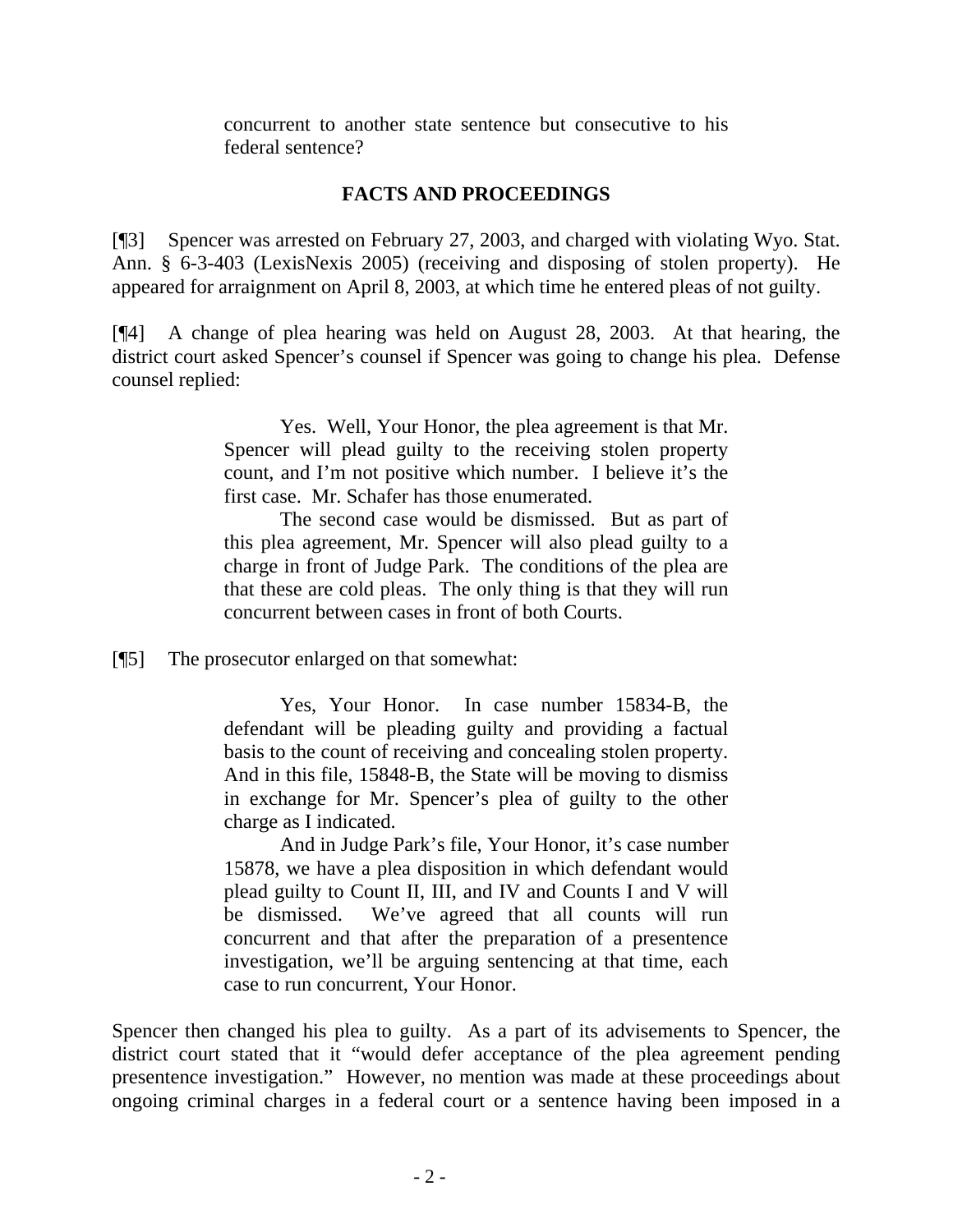federal court. A Presentence Investigation Report was filed in the district court on October 17, 2003. No mention is made of pending federal charges in the presentence report.

[¶6] On November 14, 2003, Spencer was scheduled to appear before the district court for sentencing. However, at that time he was in the custody of federal authorities and not present for sentencing. Sentencing was then rescheduled. On December 9, 2003, Spencer again was to appear for sentencing. Spencer had been brought to Casper for this proceeding, but was inexplicably transported back to Wheatland by federal authorities before it was convened. At this December 9, 2003 proceeding, it became evident that the district court would need to issue a Writ of Habeas Corpus Ad Prosequendum and such a writ was issued. Apparently because of the difficulty of getting Spencer before the court for sentencing, the district court continued sentencing proceedings in this matter until after the federal proceedings were concluded. Although it must be assumed that Spencer was aware that he had been prosecuted and sentenced in federal court, that judgment and associated sentence is not a matter of record in this case.

[¶7] On March 9, 2004, Spencer finally appeared before the district court for sentencing. The prosecutor made this overture to the district court with respect to sentence:

> Mr. Spencer comes before the Court on a felony charge of receiving and concealing stolen property. The Court can recall the defendant provided a factual basis in which he admitted basically to accepting a pool stick, a leather jacket, a western knife, and a .357 handgun, and basically attempting to get rid of those particular items.

> Recently, Mr. Spencer was sentenced in front of Judge Park on a charge of two counts of burglary and one count of grand larceny. He also, Your Honor, was recently sentenced in federal court for 57 months on a drug case. Our agreement in this case essentially is that it's a cold plea, but we have agreed to run it concurrent to the sentence that the defendant received in Judge Park's court where he was sentenced last month. And that is docket number 15878-A.

> Just for the Court's information, Judge Park did sentence the defendant recently, and he received a four- to six-year sentence to run concurrent with this case and also to run concurrent with the sentence that he received in federal court of 57 months.

> What I'm recommending to the Court, Your Honor, is that he receive a four- to six -year sentence in this court today, that it run concurrent with the sentence that Judge Park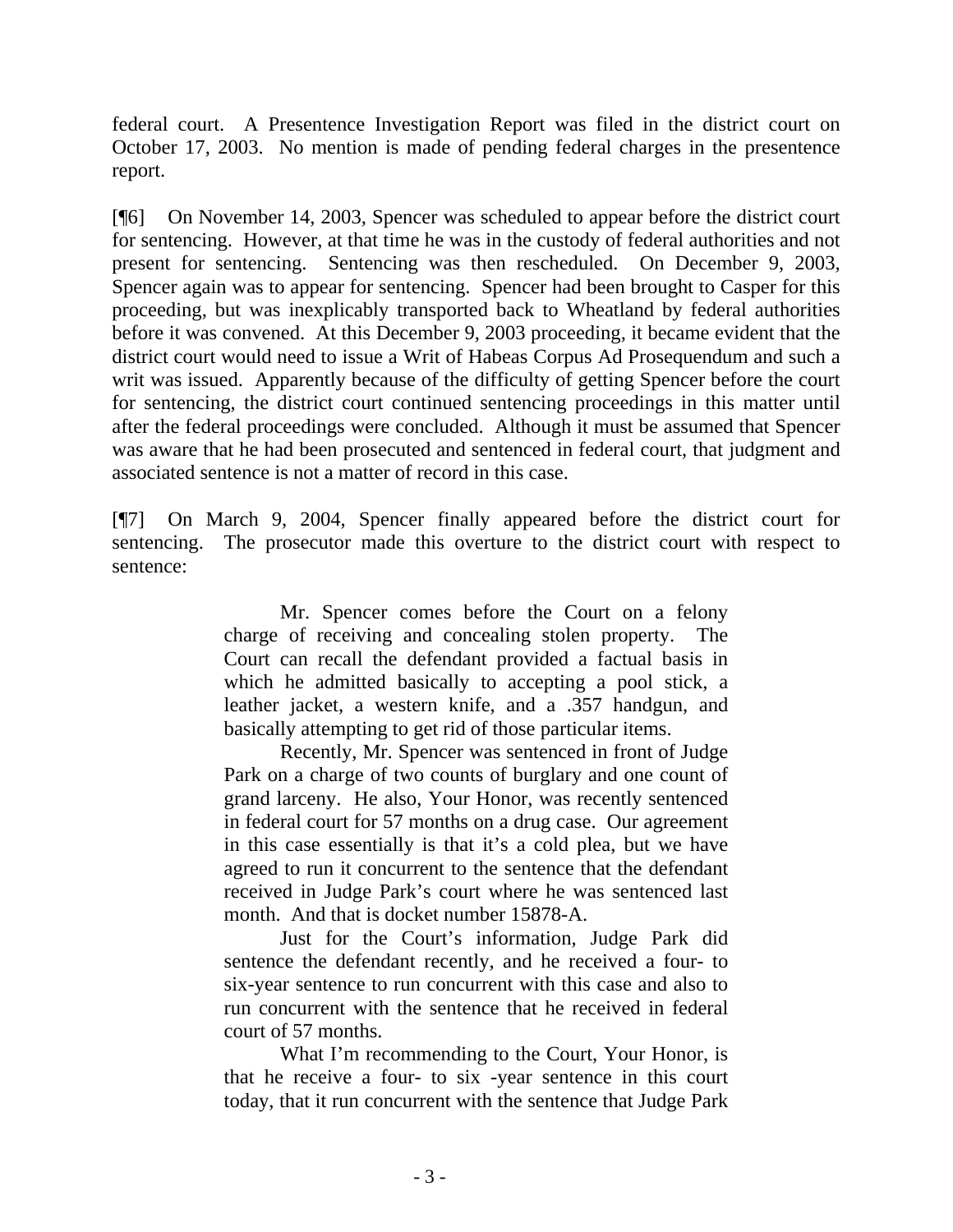sentenced the defendant to, but that it run consecutive to the sentence that defendant received in federal court.

As the Court can see, the defendant does have a pretty significant criminal record. Checking that, Your Honor, they – his felony convictions started off earlier back in the early '90s. He has a record that starts in 1991. I counted up his previous felonies which were two prior felonies, one federal felony for a total of three felonies. And then if you count the felonies that he was recently sentenced for in Judge Park's court, there are three additional felonies. So technically, this would be his seventh felony conviction.

I think a four- to six-year sentence is even somewhat low considering that number of felonies, but I would have to advise the Court that he did make a proffer and did provide information in reference to the felony conviction that he was sentenced to. Most of the recent felonies I believe are due to the fact that the defendant was a severe substance abuser with the use of methamphetamine. And it does indicate in the Presentence Investigation that he's received treatment. In fact, he received inpatient treatment twice before he got in trouble for these particular offenses.

The Presentence Investigation does recommend a sentence at the Wyoming State Penitentiary with the Intensive Treatment Unit. We would agree with that, Your Honor. And so I would recommend four to six years in the Wyoming State Penitentiary to run concurrent with 15878-A, that's Judge Park's case, and to run consecutive to the defendant's federal sentence. I would also, Your Honor, recommend that the defendant be required to pay restitution as indicated in the Presentence Investigation.

I recently called the police department evidence room to find out whether any of those items were recovered: the coat, the pool cue, the gun, or the leather jacket. None of those items were recovered. So I would recommend what's outlined in the Presentence Investigation, that the defendant pay that specific amount which – I can't find it right now, Your Honor, but it is indicated in the Presentence Investigation. Thank you.

[¶8] Spencer's attorney responded:

Your Honor, I don't have any objection and Mr. Spencer has no objection to the term of four to six years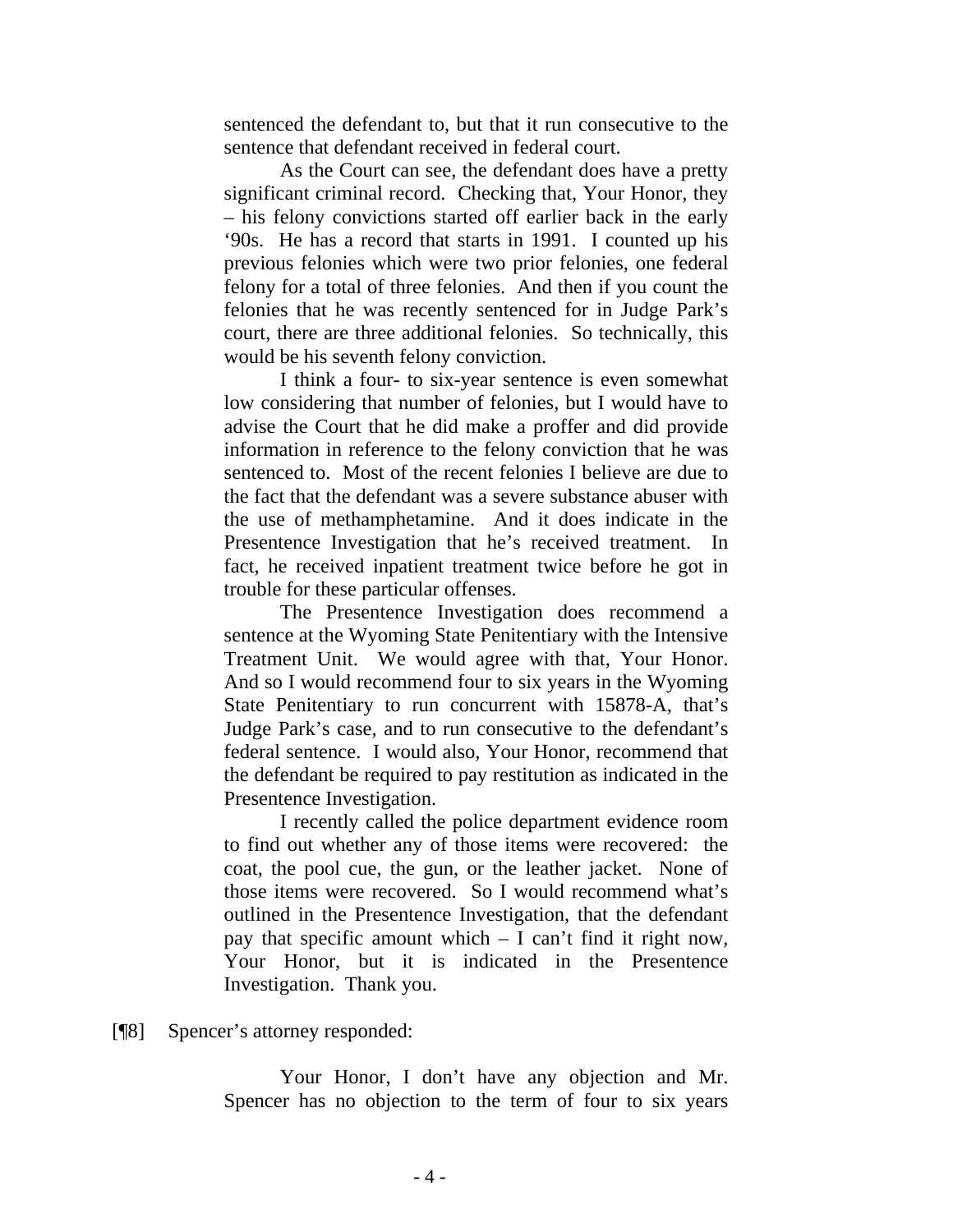concurrent with the case in 15878-A. However, I cannot imagine how that sentence can be concurrent, which in that case is concurrent to the federal sentence and then be consecutive to the federal sentence in this case. Our argument is that it should be concurrent to the federal case and the other case. That serves two or three purposes.

One, it allows the State of Wyoming to avoid any expenses in Mr. Spencer's incarceration, but it also takes into consideration the fact that Mr. Spencer has from the very beginning cooperated with law enforcement, that he has made the proffer, that he has accepted responsibility, and not taken any unnecessary time of the Court.

And so we would ask, Your Honor, that he be sentenced to four to six years in the State Penitentiary, that that is concurrent with 15878, which is already concurrent to the federal sentence.

[¶9] The district court orally pronounced this sentence:

…As I see it, the recommendation is generally the same except for the concurrency or consecutiveness to the federal sentence that the defendant may currently be serving.

Taking a look at the factors that I consider relative to whether incarceration is needed and whether this sentence should be concurrent or consecutive to the federal sentence, I note that there are at least now six prior felony convictions; that there is a Presentence Investigation recommendation for incarceration; that there have been failures on supervised release in the past given the defendant's record; and I think most significantly, that there's been a large number of felonylevel violations within a very short period of time.

So it's my impression that there should be some component of additional punishment or sentence in connection with this particular case. And I think having it run consecutive to the federal sentence, which is completely different for a separate matter, would appear appropriate.

It'll be the judgment and sentence of the Court that John Franklin Spencer, for his conviction of felony receiving and concealing stolen property, be remanded to the custody of the sheriff of Natrona County, Wyoming, by him delivered to the custody of the Wyoming Department of Corrections to serve a term of not less than 48 months nor more than 72 months at the Wyoming State Penitentiary or at such other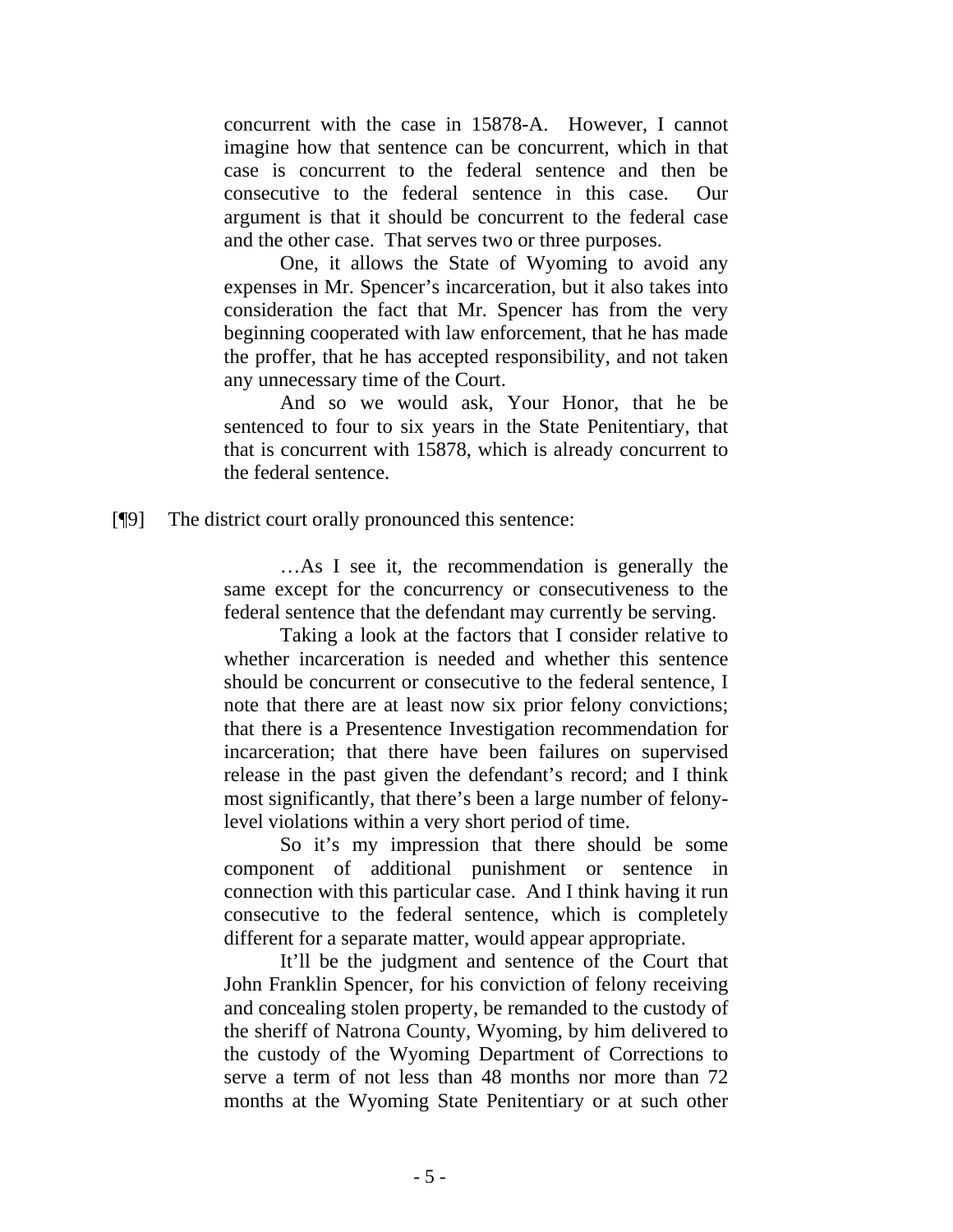facility designated by the Wyoming Department of Corrections.

The Court would order that this sentence be served concurrent with the sentences on the  $-$  I believe it is three felony counts in Criminal Action 15878-A, but consecutive to the federal drug conviction and sentence that the defendant is currently serving. And I would ask that the DA's Office identify precisely that particular case and sentence.

[¶10] Before imposing sentence, the district court did not indicate that it declined to accept the plea bargain, nor did it give Spencer the opportunity to withdraw his plea in light of the readily apparent breach of the plea bargain by the prosecutor. At that time, Spencer did not ask to withdraw his guilty plea.

# *STANDARD OF REVIEW*

#### **Illegal Sentence**

[¶11] An illegal sentence is one which exceeds statutory limits, imposes multiple terms of imprisonment for the same offense, or otherwise violates constitutions or the law. The determination of whether a sentence is illegal is made by reference to the authorizing statute or applicable constitutional provisions and is, therefore, a matter of statutory interpretation. Interpretation of statutes is a question of law, which we review de novo. *Bush v. State*, 2003 WY 156, ¶8, 79 P.3d 1178, 1182 (Wyo. 2003) (citing *Ryan v. State*, 988 P.2d 46, 62-63 (Wyo. 1999)).

#### **Breach of Plea Agreement**

[¶12] With respect to a plea of guilty entered in connection with a plea agreement, we have said:

> "When a plea of guilty rests to any significant degree on a promise or agreement by the State, that promise must be fulfilled. Whether the prosecutor has violated the plea agreement is a question that is reviewed de novo." *Herrera v. State*, 2003 WY 25, ¶8, 64 P.3d 724, ¶8 (Wyo.2003). A plea agreement is a contract between the defendant and the State and thus general principles of contract law apply to the agreement. "When determining whether a breach of the plea agreement has occurred we: (1) examine the nature of the promise; and (2) evaluate the promise in light of the defendant's reasonable understanding of the promise at the time the plea was entered." *Ford v. State*, 2003 WY 65, ¶11,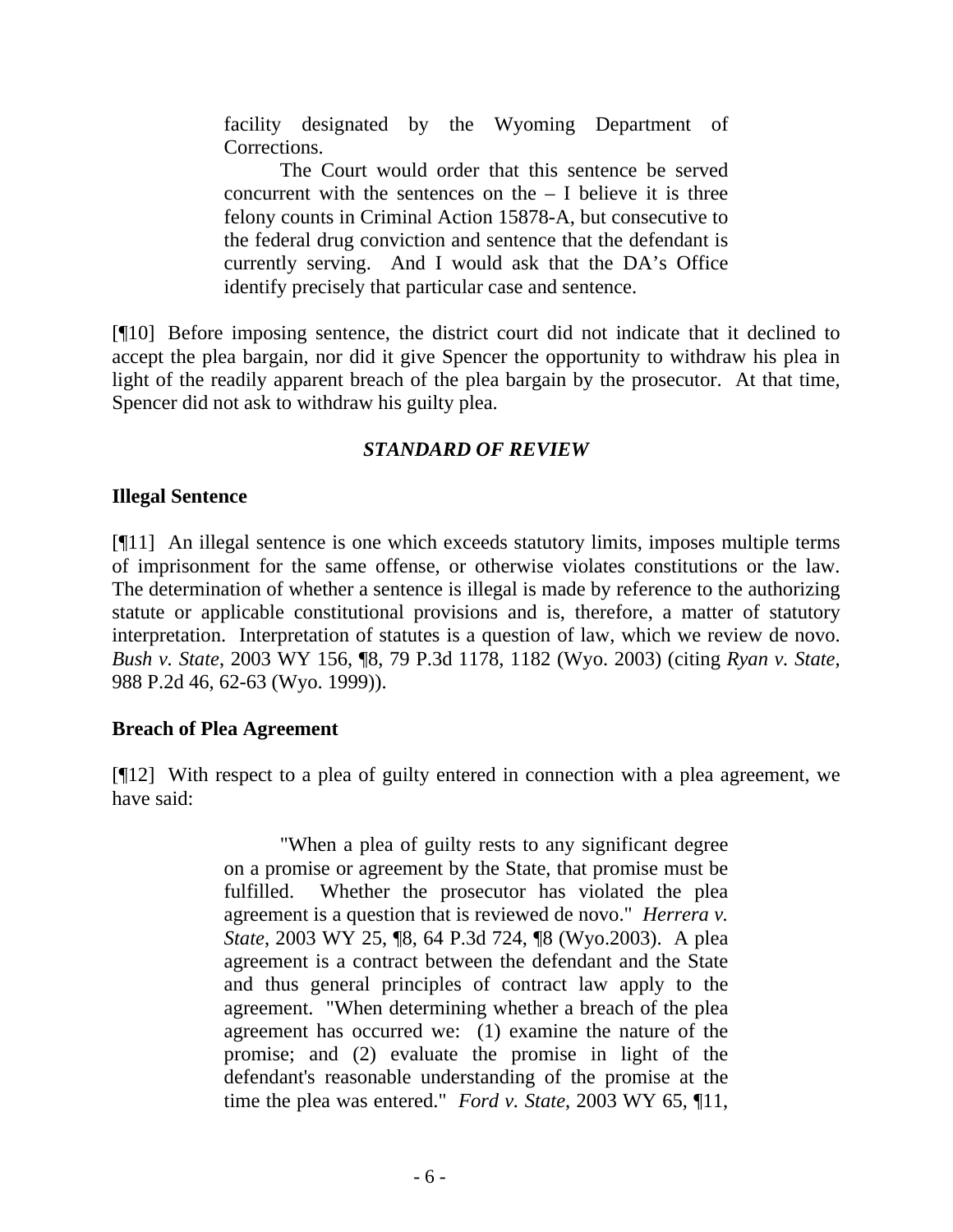69 P.3d 407, ¶11 (Wyo.2003) (internal quotation marks omitted).

*Rutti v. State*, 2004 WY 133, ¶42, 100 P.3d 394, 410-11 (Wyo. 2004).

[¶13] In *Ford v. State*, 2003 WY 65, ¶18, 69 P.3d 407, 412 (Wyo.2003) we also said:

Furthermore, we have said that the prosecutor may not play fast and loose with the established terms of a plea agreement and must explicitly stand by those terms agreed upon. *Herrera*, at ¶18. If the prosecutor's performance of the terms of a plea agreement is not possible, a withdrawal of the plea is the correct remedy. The prosecutor's remedy was not to violate or mischaracterize the agreement but rather move to withdraw the plea agreement if she did not wish to be bound to its terms. Neither the principles of fairness nor the principles of contract law allow the State to retain the benefit of the agreement while avoiding its obligation. *See State v. Rardon*, 2002 MT 345,¶18, 313 Mont. 321, 61 P.3d 132, ¶18 (Mt.2002). "[I]t would be unfair to accept a guilty plea where part of the bargain, upon which the plea was based, was breached. The defendant had not agreed to plead guilty to charges under terms other than those set forth in the agreement." *Cardenas v. Meacham*, 545 P.2d 632, 638 (Wyo.1976) (explaining the rationale behind the *Santobello* decision.)

*Also see Browning v. State*, 2001 WY 93, ¶¶26-35, 32 P.3d 1061, 1069-72 (Wyo. 2001).

# *DISCUSSION*

[¶14] The sentencing scheme imposed by the district court is, at best, puzzling. More importantly, the position taken by the prosecutor at sentencing clearly violated both the letter and the spirit of the plea bargain. Therefore, we conclude that the sentence imposed must be reversed. Furthermore, we remand to the district court with directions that the district court impose a sentence in this case that is concurrent with, and of the same duration as, that imposed in his other state case. This concurrent sentence may not be consecutive to the federal sentence. If the district court chooses not to impose such a sentence, then Spencer must be permitted to withdraw his guilty plea if he so chooses.

[¶15] A few observations are appropriate before we conclude. It is evident from the record that neither the parties, the presiding judge, nor the Department of Probation and Parole (which prepared the Presentence Investigation) contemplated that Spencer's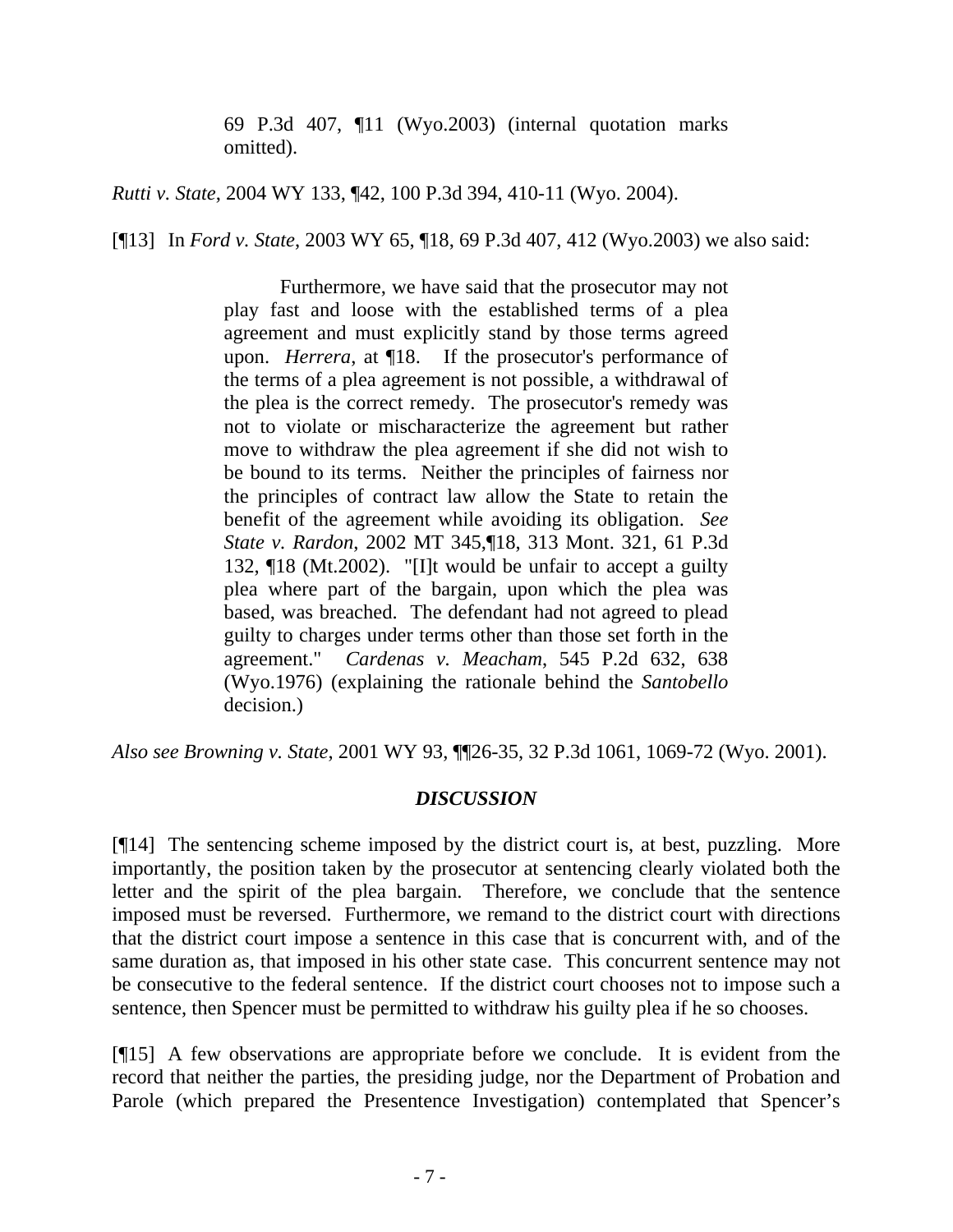federal sentence would play a role in sentencing for the instant crime. Indeed, the first mention of it arose at the March 8, 2004 sentencing hearing. ABA Standards for Criminal Justice Pleas of Guilty, Standard 14-3.3(e), at 128 ( $3<sup>rd</sup>$  ed. 1999), provides in pertinent part:

> (e) In cases where a defendant offers to plead guilty and the judge decides that the final disposition should not include the charge or sentence concessions contemplated by the plea agreement, the judge shall so advise the defendant and permit withdrawal of the tender of the plea. In cases where a defendant pleads guilty pursuant to a plea agreement and the court, following entry of the plea, decides that the final disposition should not include the contemplated charge or sentence concessions, withdrawal of the plea shall be allowed if:

> (i) the judge had previously concurred, whether tentatively or fully, in the proposed charge or sentence concessions; or

> (ii) the guilty plea is entered upon the express condition, approved by the judge, that the plea can be withdrawn if the charge or sentence concessions are subsequently rejected by the court.

> In all other cases where a defendant pleads guilty pursuant to a plea agreement and the judge decides that the final disposition should not include the contemplated charge or sentence concessions, withdrawal of the plea may be permitted as set forth in standard 14-2.1.

[¶16] Here, the district court tentatively accepted the terms of the plea bargain, subject to review of the Presentence Report. The Presentence Report made no mention of the federal sentence.

[¶17] The ABA Standards for Criminal Justice Prosecution Function and Defense Function, Standard 3-4.1(c), at 85 ( $3<sup>rd</sup>$  ed. 1993), provides: "A prosecutor should not knowingly make false statements or representations as to fact or law in the course of plea discussions with defense counsel or the accused." That standard is enlarged upon in the commentary:

# **Misrepresentation by Prosecutor to Defense Counsel**

Disciplinary sanctions may be imposed against a prosecutor who intentionally deceives defense counsel. Although the prosecutor is under no obligation to reveal any